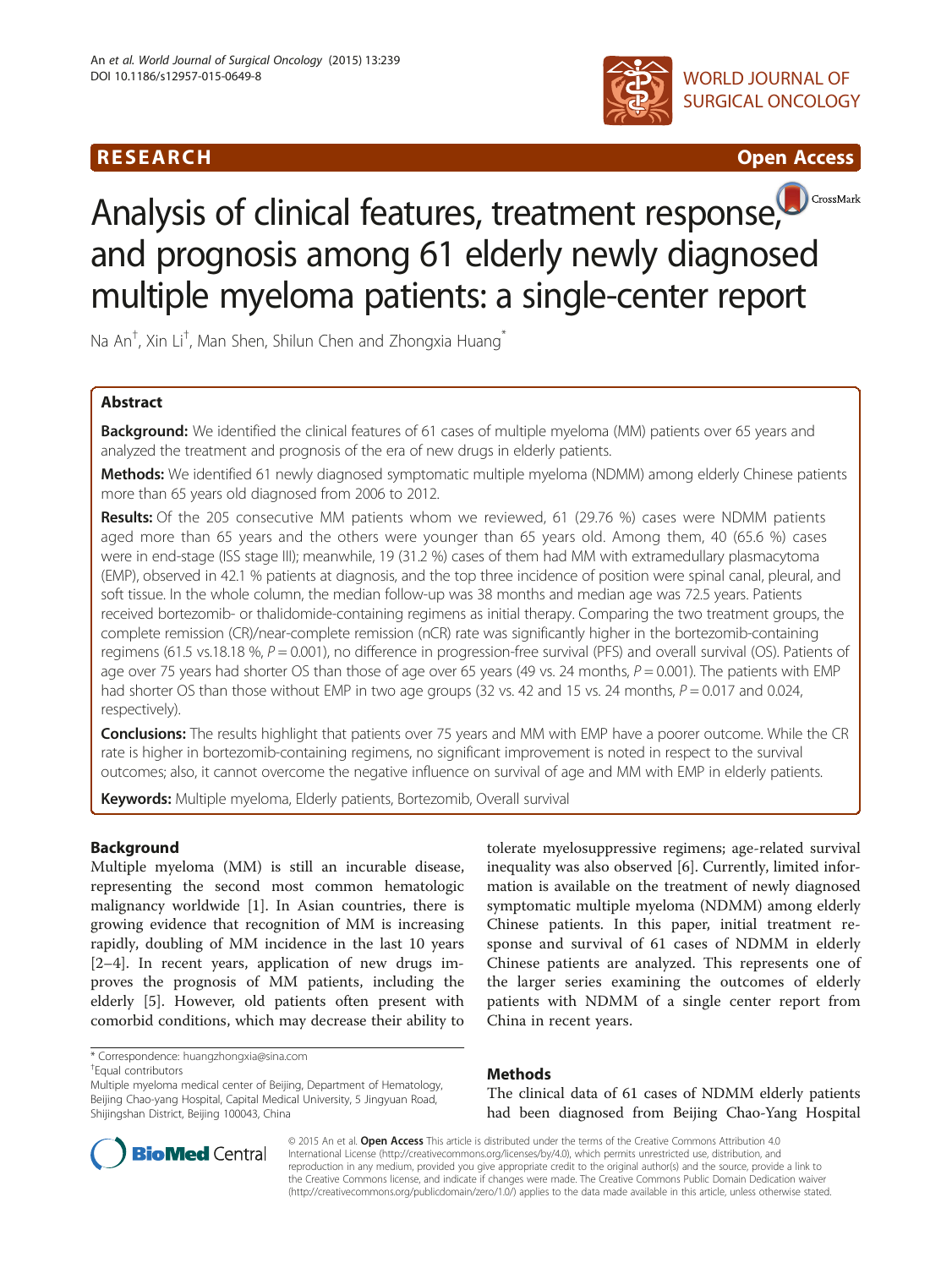<span id="page-1-0"></span>(western campus) from March 2006 to March 2012. They were divided into two groups as age: group A (age  $\geq 65$ , 65–74 years) and group B (age  $\geq 75$  years). The diagnosis was based on the International Myeloma Working Group (IMWG) diagnostic criteria. Patients who had an organ involvement with light-chain amyloidosis at the time of diagnosis were not included in the current analysis. MM patients with extramedullary plasmacytoma (EMP) was observed in 42.1 % patients at diagnosis and 57.9 % patients during the disease course, detected by magnetic resonance imaging (MRI), computed tomography (CT), and/or histopathological analysis of biopsy specimens.

In our study, patients received initial therapy with regimens containing bortezomib or thalidomide, for 1–8 cycles. The mean duration of bortezomib-containing regimens was 4 cycles. In patients achieving a complete response (CR) or very good partial response (VGPR), the regimen was repeated for 2–4 cycles as consolidation therapy. In the absence of this, the treatment regimen was modified. Maintenance therapy when utilized was

Table 1 General clinical characteristics of 61 cases of elderly NDMM patients

| Characteristics               | Overall        | Groups                                                              |             |
|-------------------------------|----------------|---------------------------------------------------------------------|-------------|
| Age (years)                   |                | 72.5 $(n = 61)$ A ( $\ge 65$ , $n = 37$ ) B ( $\ge 75$ , $n = 24$ ) |             |
| Gender                        |                |                                                                     |             |
| Male                          | 38 (62.3 %)    | 23 (62.2 %)                                                         | 14 (37.8)   |
|                               |                |                                                                     |             |
| Female                        | 23 (37.7 %)    | 14 (37.8 %)                                                         | 10(41.7)    |
| Calcium >11 mg/dl             | 4(6.6%         | $2(5.4\%)$                                                          | 2(8.3%)     |
| Creatinine > 2.0 mg/dl        | 12<br>(19.67%) | 7 (18.9 %)                                                          | $5(20.8\%)$ |
| Hemoglobin <10 g//L           | 48 (78.7 %)    | 28 (75.7 %)                                                         | 20 (83.3 %) |
| Bone lesions                  | 58 (95.1 %)    | 35 (94.6 %)                                                         | 23 (95.8 %) |
| M component at diagnosis      |                |                                                                     |             |
| lg G                          | 29 (47.5 %)    | 16 (43.2 %)                                                         | 13 (54.2 %) |
| lg A                          | 16 (26.2 %)    | 11 (29.7 %)                                                         | 5(20.8%)    |
| lg D                          | $2(3.3\%)$     | 2(5.4%                                                              | 0           |
| Light chain                   | 13 (21.3 %)    | 8 (21.6 %)                                                          | 5(20.8%)    |
| Non-secretory                 | $1(1.6\%)$     | 0                                                                   | $1(4.2\% )$ |
| Stage of ISS                  |                |                                                                     |             |
| I                             | $1(1.6\%)$     | 0                                                                   | 1(4.2%      |
| $\mathsf{II}$                 | 20 (32.8 %)    | 13 (35.1 %)                                                         | 7 (29.2 %)  |
| $\mathbb{H}$                  | 40 (65.6 %)    | 24 (64.9 %)                                                         | 16 (66.7 %) |
| MM with EMP                   | 19 (31.2 %)    | 12 (32.4 %)                                                         | 7 (29.2 %)  |
| Abnormal genetics testing     |                |                                                                     |             |
| G-banded karyotype<br>testing | 4(6.6%         | 3(11.5%)                                                            | $1(3.8\%)$  |
| <b>FISH</b>                   | 13 (21.3 %)    | 7(26.9%)                                                            | 5 (19.2 %)  |

| <b>Table 2</b> Clinical characteristics of MM with EMP |                       |               |                  |  |
|--------------------------------------------------------|-----------------------|---------------|------------------|--|
| Characteristics                                        | Overall<br>$(n = 19)$ | A $(≥65)$     | B (275)          |  |
| Age                                                    | $72(65 - 81)$         | $69(65 - 73)$ | 77 (75-81)       |  |
| Gender, n (%)                                          |                       |               |                  |  |
| Male                                                   | 10 (52.6 %)           | 7(36.8%)      | 3(15.8%)         |  |
| Female                                                 | 9(47.4%               | 5(26.3%)      | 4(21.1%          |  |
| Heavy chain, n (%)                                     |                       |               |                  |  |
| lgG                                                    | 9(47.4%               | 6(31.6%)      | 3(15.8%)         |  |
| lgA                                                    | 6(31.6%)              | 3(15.8%)      | 3(15.8%)         |  |
| Light chain, n (%)                                     |                       |               |                  |  |
| κ light chain                                          | $1(5.3\%)$            | 1(5.3%)       | 0                |  |
| λ light chain                                          | $2(10.6\%)$           | $1(5.3\%)$    | $1(5.3\%)$       |  |
| $\beta$ 2MG $\geq$ 5.5 mg/l, n (%)                     | 14 (73.7 %)           | 10 (52.6 %)   | 4(21.1%          |  |
| Sites of EMP, n (%)                                    |                       |               |                  |  |
| 1. Spinal canal                                        | 10 (52.6 %)           | 8(42.1%       | $2(10.5\%)$      |  |
| 2. Pleura                                              | 5(26.3%)              | 0             | 5(26.3%)         |  |
| 3. Soft tissue                                         | $2(10.5\%)$           | $2(10.5\%)$   | $\Omega$         |  |
| More than two<br>sites, $n$ $(\%)$                     | 4(21.1%               | 4 (21.1 %)    | $\Omega$         |  |
| Plasma cell<br>percentage, n (%)                       | $37.2(2-91)$          | $37(2-91)$    | 37.5 (18.5-46.5) |  |
| Abnormal genetics<br>testing, $n$ (%)                  |                       |               |                  |  |
| G-banded karyotype<br>testing                          | $2(33.3\%)$           | 1(16.7%)      | 1(16.7%)         |  |
| <b>FISH</b>                                            | 4 (66.7 %)            | 0             | 4 (66.7 %)       |  |

mostly with thalidomide 100 mg/day; the other maintenance regimens included small doses of corticosteroids or lenalidomide. The patients who were unable to tolerate the side effects or were in poor physical condition did not receive maintenance therapy.

Aspirin or low molecular weight heparin to prevent venous thrombosis was routinely used in patients without contraindications. Herpes zoster prophylaxis was routinely used while patients were on bortezomib. Bisphosphonates were used intravenously for myeloma bone prophylaxis monthly.

In this elderly cohort, the patients who were diagnosed as plasma cell leukemic and undergo autotransplant were specifically excluded. Lenalidomide is approved on sale in China in June 2013, but it has not been approved for treatment with the newly diagnosed myeloma patients. So in the current study, the patients received lenalidomide only as maintenance.

The patients were assessed after the completion of 2 cycles of chemotherapy. Responses were graded using the IMWG Uniform Response Criteria, and adverse events were assessed according to the National Cancer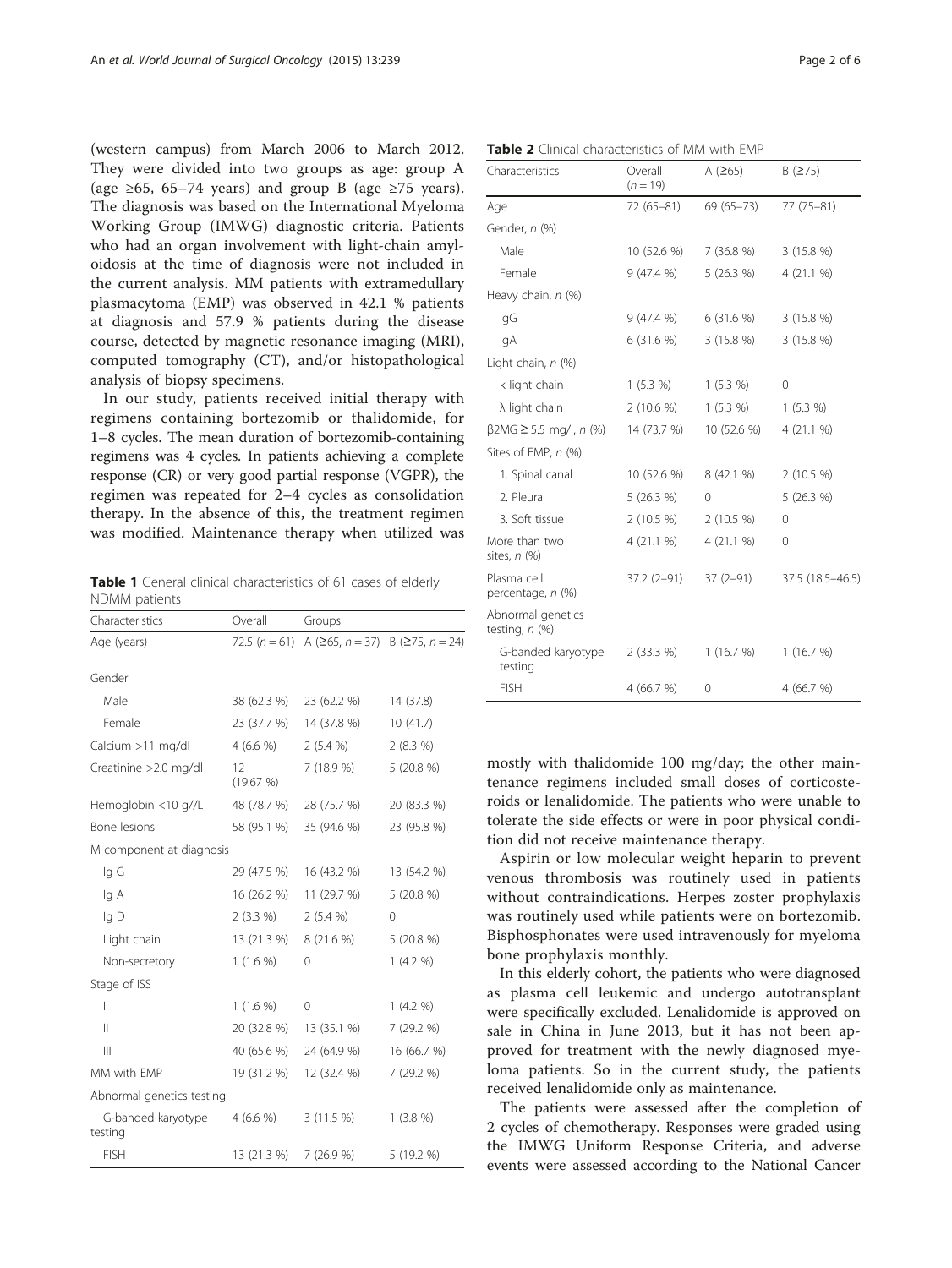<span id="page-2-0"></span>Institute Common Terminology Criteria for Adverse Events (CTCAE) version 3.0.

## Ethics statement

The study was approved by the Ethics Committee of Beijing Chao-yang Hospital, Capital Medical University, and follow-up information was obtained with consent of the patients. All aspects of the study were conducted in accordance with the principles of the Declaration of Helsinki.

We used SPSS19.0 (SPSS Inc., Chicago, IL, USA) statistical software for data analysis, and the Kaplan-Meier method was used to assess overall survival (OS) and

Table 3 Genetics test results of the elderly NDLM patients

| Patient<br>No. | Chromosome                                 | <b>FISH</b>                                |
|----------------|--------------------------------------------|--------------------------------------------|
| 1              | 13 g14 and 14g32                           | No FISH                                    |
| 2              | 46xx                                       | Amplification of 1q21                      |
| 3              | 46xx                                       | IGH/FGFR3+                                 |
| 4              | 46xx                                       | Negative                                   |
| 5              | 46xx                                       | Amplification of 1q21                      |
| 6              | 46xy                                       | Amplification of 1q21,<br>IGH/FGFR3+       |
| 7              | 46xy                                       | Negative                                   |
| 8              | 46xx                                       | $17p-$                                     |
| 9              | 46xy                                       | Negative                                   |
| 10             | 46xx                                       | Amplification of 1q21<br>and CCND1         |
| 11             | Complex karyotype<br>abnormalities         | Negative                                   |
| 12             | 46xy                                       | 17p-, amplification of IGH                 |
| 13             | 46xy                                       | Amplification of 1q21                      |
| 14             | 46xy                                       | Amplification of 1q21,<br>I GH and FGFR3   |
| 15             | 46xy                                       | No FISH                                    |
| 16             | 46xy                                       | No FISH                                    |
| 17             | 46ху                                       | Negative                                   |
| 18             | 46xx                                       | No FISH                                    |
| 19             | 46xx                                       | Amplification of 1q21                      |
| 20             | 46xx                                       | No FISH                                    |
| 21             | 46xy                                       | Amplification of 1q21<br>and IGH/MAF+      |
| 22             | 46ху                                       | Negative                                   |
| 23             | Hypodiploid of chromosome<br>abnormalities | 17p-, 13q-, and<br>amplification of IGH    |
| 24             | 46xy                                       | Negative                                   |
| 25             | Complex chromosome<br>abnormalities        | Amplification of 1q21,<br>17p-, IGH/CCND1+ |

Twenty-five cases of patients with a chromosome examination, including four cases of abnormal chromosomal changes. Nineteen patients had FISH testing; among them, 13 patients had abnormal FISH changes

progression-free survival (PFS).  $P < 0.05$  (log-rank test) was considered statistically significant.

## Results

Of all the 61 cases of patients, the median age at diagnosis was 72.5 years. The male and the female were 62.3 % (38/61) and 37.7 % (23/61) cases, respectively. In terms of International Staging (ISS), 65.6 % (40/61) and 32.8 % (20/61) and 1.6 % (1/61) cases were at stage III, II, and I, respectively. Among them, 31.2 % (19/61) cases were diagnosed as MM with EMP, and the top three incidence of position were spinal canal, pleural, and soft tissue. The median follow-up was 38 months (24–96) at the last follow-up. The general clinical characteristics were provided in Tables [1](#page-1-0), [2](#page-1-0), and 3.

Patients received bortezomib-containing regimens as follows: bortezomib (Velcade, V or P) and dexamethasone (D) or VD with cyclophosphamide (VCD) or with adriamycin (A) (PAD). Patients received thalidomide-containing regimens as follows: TAD or melphalan (M) and prednisone (P) thalidomide (T) (MPT) and CTD. Among the above regimens, bortezomib  $(1.0-1.3 \text{ mg/m}^2)$  was given intravenously or subcutaneously on days 1, 4, 8, and 11 of a 21-day/cycle or weekly and dexamethasone 10–20 mg/ day on days 1, 4, 8, and 11/cycle or weekly, cyclophosphamide (200 mg/m<sup>2</sup>) and adriamycin (9 mg/m<sup>2</sup>). Melphalan (4 mg/m<sup>2</sup>/day) and prednisone (40 mg/m<sup>2</sup>/day) were administered orally on days 1–7, PO. Among CTD regimen, cyclophosphamide was given on days 1–4/15–18 intravenously and dexamethasone 10–20 mg/day on days 1–4/15–18, PO, and thalidomide (100 mg) was administered orally each day. In this study, treatment regimens were heterogeneous, but VD or TAD was the most commonly used.

|  |  | <b>Table 4</b> Adverse events (AEs) |  |  |
|--|--|-------------------------------------|--|--|
|--|--|-------------------------------------|--|--|

| Adverse events (AEs)                                | Bortezomib-containing<br>regimens | Thalidomide-containing<br>regimens |  |
|-----------------------------------------------------|-----------------------------------|------------------------------------|--|
| Case $(\%)$                                         | $(n = 39)$                        | $(n = 22)$                         |  |
| Gastrointestinal<br>symptoms                        | 23 (60 %)                         | 7(31.8%)                           |  |
| Infection (bacterial or/ 12 (30.8 %)<br>and fungal) |                                   | 14 (63.6 %)                        |  |
| Peripheral neuropathy                               | 12 (30.8 %)                       | 6(27.3%)                           |  |
| Cytopenia                                           | $8(20.5\%)$                       | 4 (18.2 %)                         |  |
| Hyperglycemia                                       | 5 (12.8 %)                        | 5 (22.7 %)                         |  |
| Thrombosis                                          | 0                                 | $3(13.6\%)$                        |  |
| Herpes zoster                                       | 2(5.1%                            | 0                                  |  |
| Arrhythmia                                          | 1 (2.6 %)                         | $1(4.6\%)$                         |  |
| Rash                                                | 1 (2.6 %)                         | $1(4.6\%)$                         |  |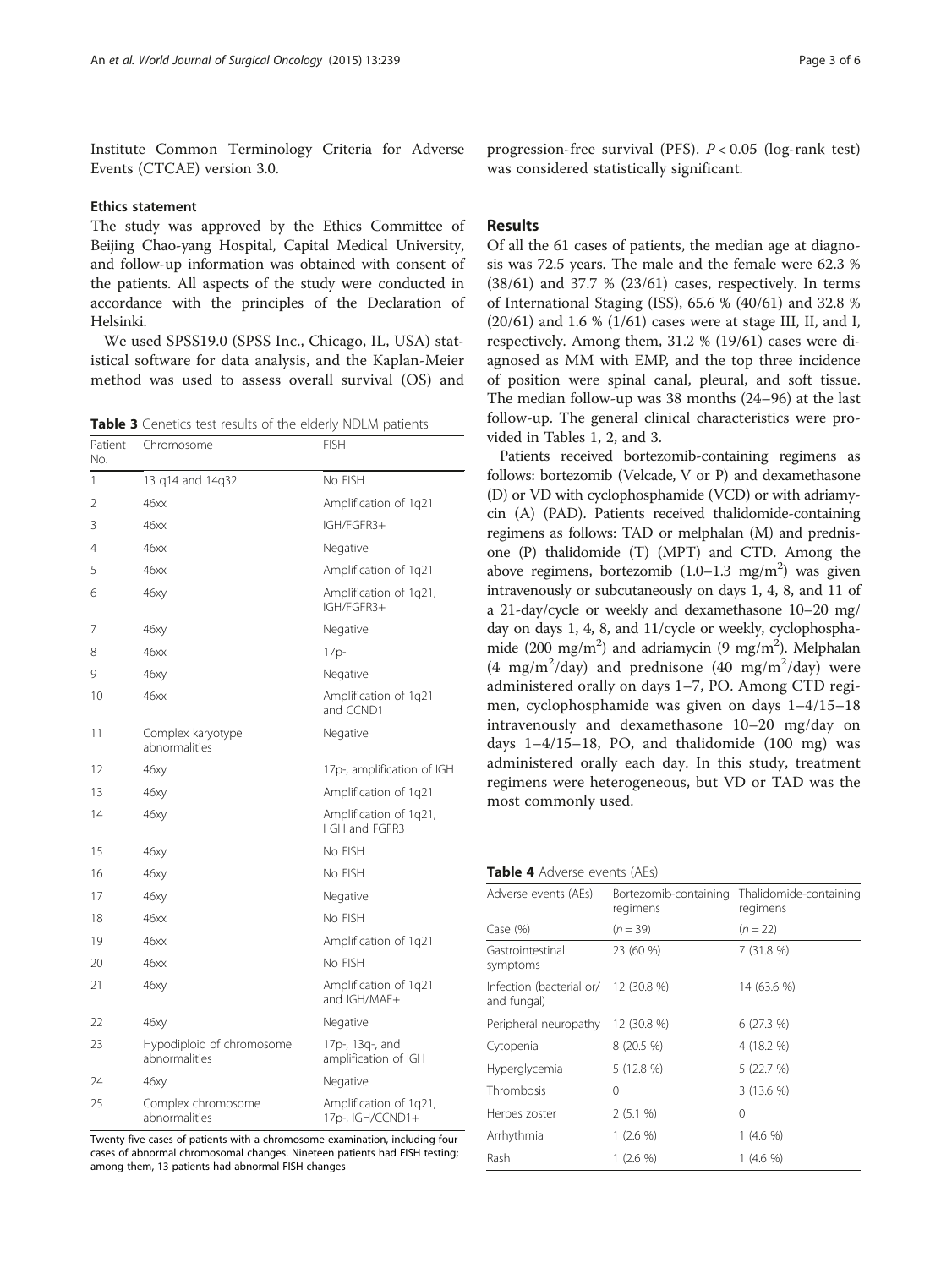Table 5 Comparison of efficacy of the two treatment options groups

| Treatment options               | Cases | ORR%     | CR/n CR%    |
|---------------------------------|-------|----------|-------------|
| Bortezomib-containing regimens  | 39    | 94.9     | 61.51       |
| Thalidomide-containing regimens | 22    | 864      | 182         |
| $P$ value                       |       | P > 0.05 | $P = 0.001$ |

Comparison of bortezomib-containing regimens and thalidomide-containing regimens treatment options. There were significant difference ( $P = 0.001$ ) in CR/nCR and no significant difference in ORR

## Adverse events

Adverse events (AEs) of two treatment groups were shown in Table [4](#page-2-0); the top three were gastrointestinal symptoms, infection, and peripheral neuropathy. 1–2 grades and tolerated gastrointestinal reactions were found in 30 cases; these included nausea, vomiting, bloating, constipation, diarrhea, and anorexia, of 23 (60 %) cases occurred in the bortezomib-containing regimen groups. All 26 cases suffered infection, most of which were lung bacterial or/and fungal infection, of 14 (63.6 %) cases occurred in the thalidomide-containing regimens groups, especially the patients application of TAD regimen treatment. Eighteen cases suffered 1–2 grades of peripheral neuropathy, and its incidence was similar in both treatment groups of approximately 30 %. These included numbness in hand and foot. The number of patients who suffered thrombocytopenia, elevated blood glucose (among them three cases had steroid diabetes because of glucocorticoid), and thrombosis were 12, 10, and 3. The others included herpes zoster infection of grades 3–4 (two cases), arrhythmia (two cases), and rash (two cases).

### Treatment response

Comparing two treatment groups, the ORR of bortezomibcontaining regimens was 94.9 % (37/39) and CR/nCR was 61.5 % (24/39). For the thalidomide-containing regimens, its ORR was 86.4 % (19/22) and CR/nCR rate was 18.2 %  $(4/22)$ ; there were significant difference  $(P = 0.001)$  in CR/ nCR and no significant difference in ORR (Table 5).

For two age groups, overall response rate (ORR) was 94.6 % (35/37) and CR/nCR rate was 48.7 % (18/37) in group A. ORR was 87.5 % (21/24) and CR/nCR rate was 41.7 % in group B; there was no significant difference between the two of them.

Of 42.2 % (8/19) cases of patients who suffered MM with EMP at diagnosis, seven cases received bortezomibcontaining regimen treatment; their ORR was 85.5 % and CR was 28.6 %.

## Survival outcomes

Between the two age groups, OS was 37 and 19 months and the median PFS was 22 and 14.5 months, respectively, for group A and group B. There was a significant difference in OS  $(P = 0.001)$  but no difference in PFS (Fig. 1). OS rates at 1, 2, 3, 4, and 5 years were 82, 73, 60, 35, and 28 %, respectively, in group A. Meanwhile, OS rates at 1, 2, 3, years were 54, 30, and 20 %, respectively, in group B.

The patients with EMP had shorter OS than those without EMP in two age groups; their OS was 32 vs. 42 in group A and 15 vs. 24 months in group B  $(P = 0.017)$ and 0.024), respectively (Fig. [2a, b\)](#page-4-0).

Comparing the two treatment options of bortezomibcontaining and thalidomide-containing regimens in group A, OS was 41 vs. 36.5 months and PFS was 23 vs. 16.5. So

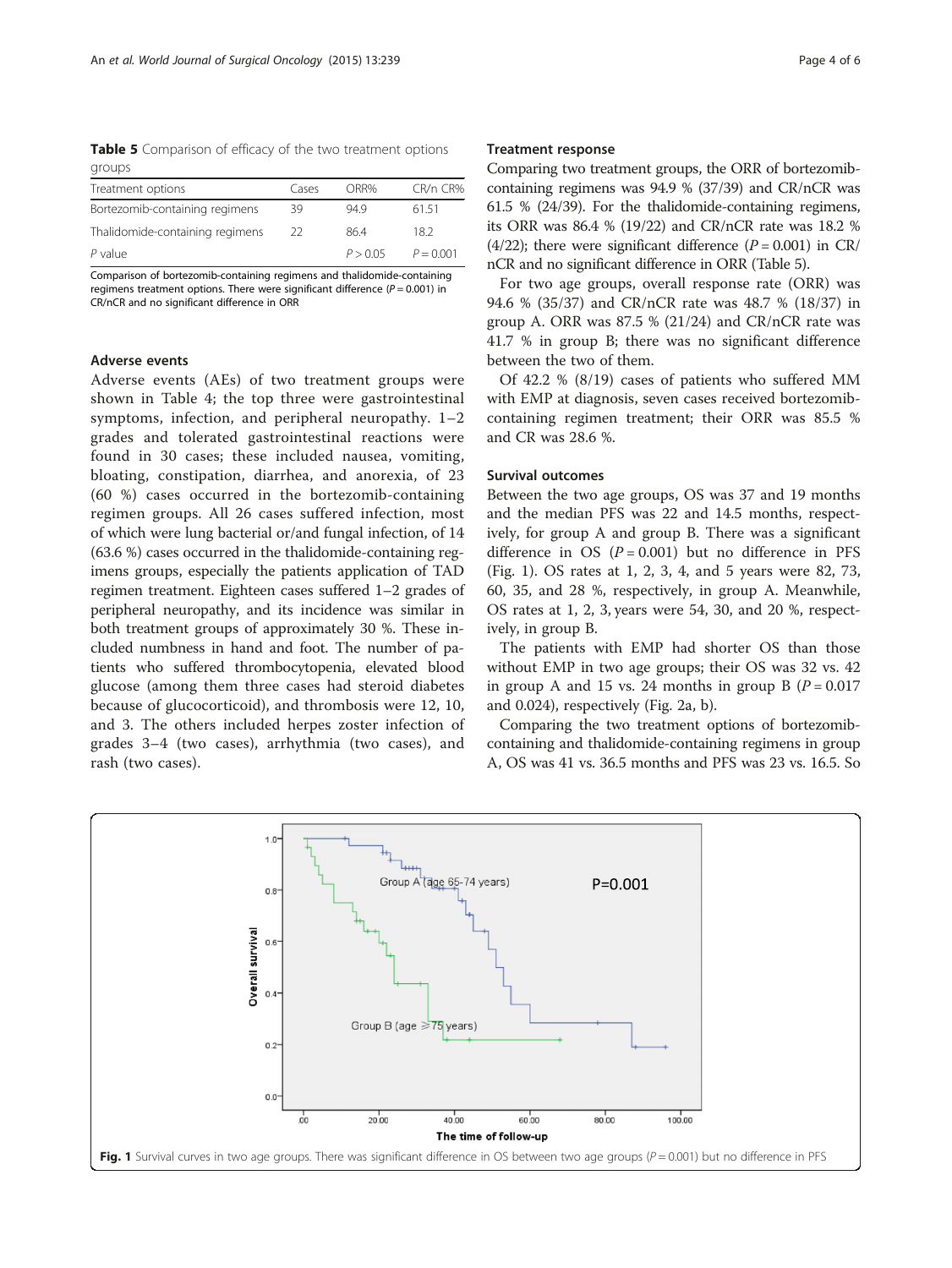<span id="page-4-0"></span>

did in group B; OS was 24 vs. 19 months and PFS was 16 vs. 11 months. There were no differences in these two treatment options for OS and PFS.

## Discussion

Of the 205 consecutive MM patients whom we reviewed, 61 (29.76 %) cases were NDMM patients aged more than 65 years and the others were younger than 65 years old. Among them, 40 (65.6 %) cases were in end-stage (ISS stage III) and 19 (31.2 %) cases of them had MM with EMP. Our results are consistent with other reports from Chinese patients; the median age of onset and incidence of MM with EMP are different from the western

countries although there have been no accurate estimates of incidence of MM in China [[2, 4, 7](#page-5-0)–[10](#page-5-0)].

In the current study, comparing the bortezomibcontaining regimens and thalidomide-containing regimens, the rate and degree of remission all favored the efficacy of bortezomib [[5](#page-5-0), [10](#page-5-0)–[17](#page-5-0)], regardless of the age.

Nevertheless, further analysis found that age and MM with EMP had a negative impact on survival. Therefore, the high remission rate benefited by bortezomib did not transfer into a survival advantage. It can be seen among patients ≥75 years, whose PFS and OS were worse compared to those over 65 years, such results clearly indicated greater influence on the survival of the elderly patients, especially the patients of age over 75 years [\[6](#page-5-0), [15](#page-5-0)]. For